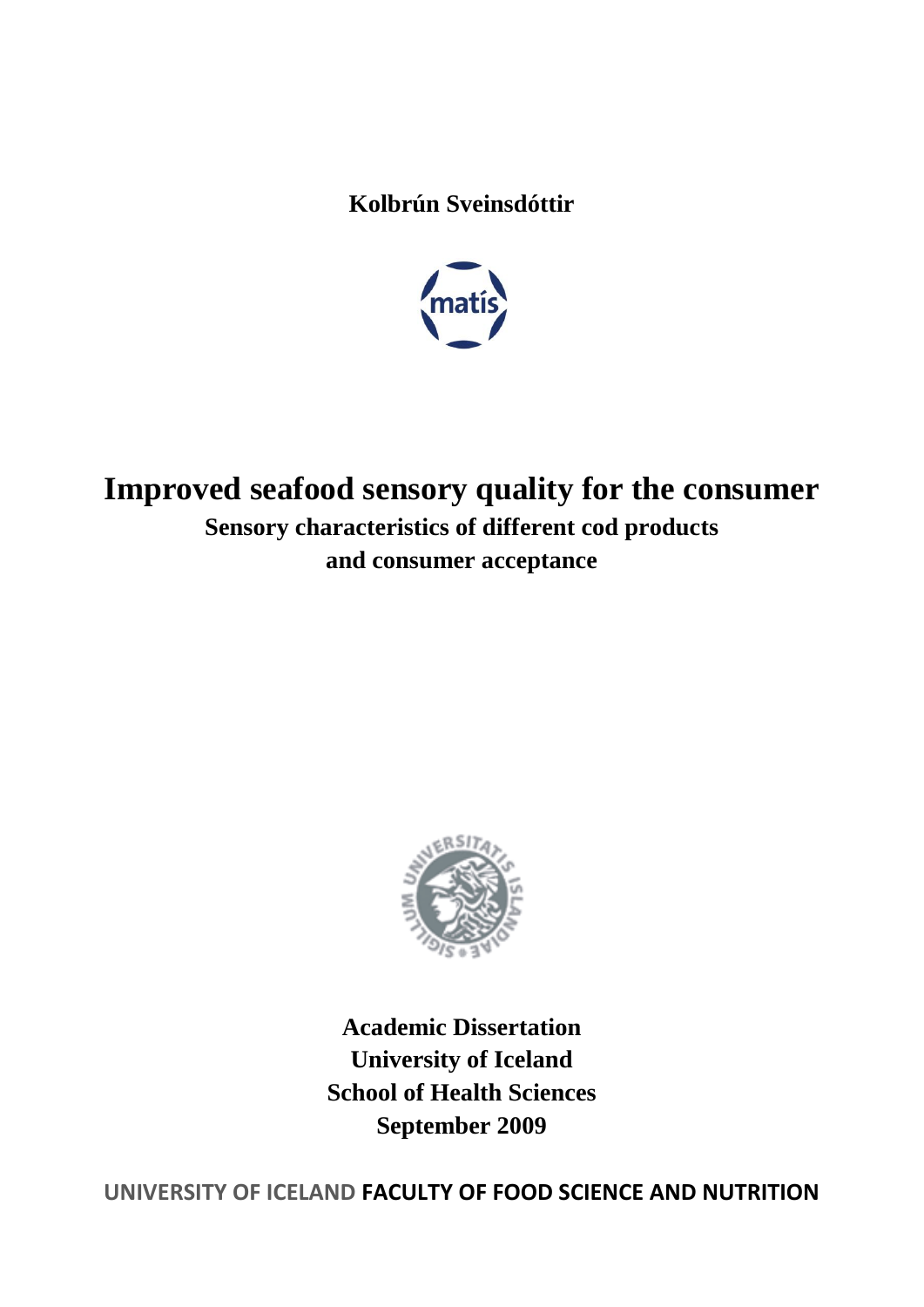#### Academic Dissertation

*University of Iceland, Faculty of Food Science and Nutrition, and Matís (Icelandic Food Research), Reykjavik, Iceland*

Supervised by

*Professor Inga Þórsdóttir, University of Iceland and M.Sc. Emilía Martinsdóttir, Matís (Icelandic Food Research), Iceland*

PhD Committee

*Professor Inga Þórsdóttir, University of Iceland, Iceland M.Sc. Emilía Martinsdóttir, Matís (Icelandic Food Research), Iceland Dr. Grethe Hyldig, DTU Aqua, National Institute of Aquatic Resources, Technical University of Denmark, Denmark*

*Dr. Conor Delahunty, CSIRO Division of Food and Nutritional Science, Australia Dr. Sjöfn Sigurgísladóttir, Matís (Icelandic Food Research), Iceland*

#### **Opponents**

*Dr. Margrethe Hersleth, Nofima Mat and Norwegian University of Life Sciences, Norway Dr. Wender Bredie, Department of Food Science, Faculty of Life Sciences, University of Copenhagen, Denmark*

> Dissertation for the Degree of Ph.D. in Food Science ©Kolbrún Sveinsdóttir, 2009 Printed by Leturprent ISBN: 978-9979-9928-2-0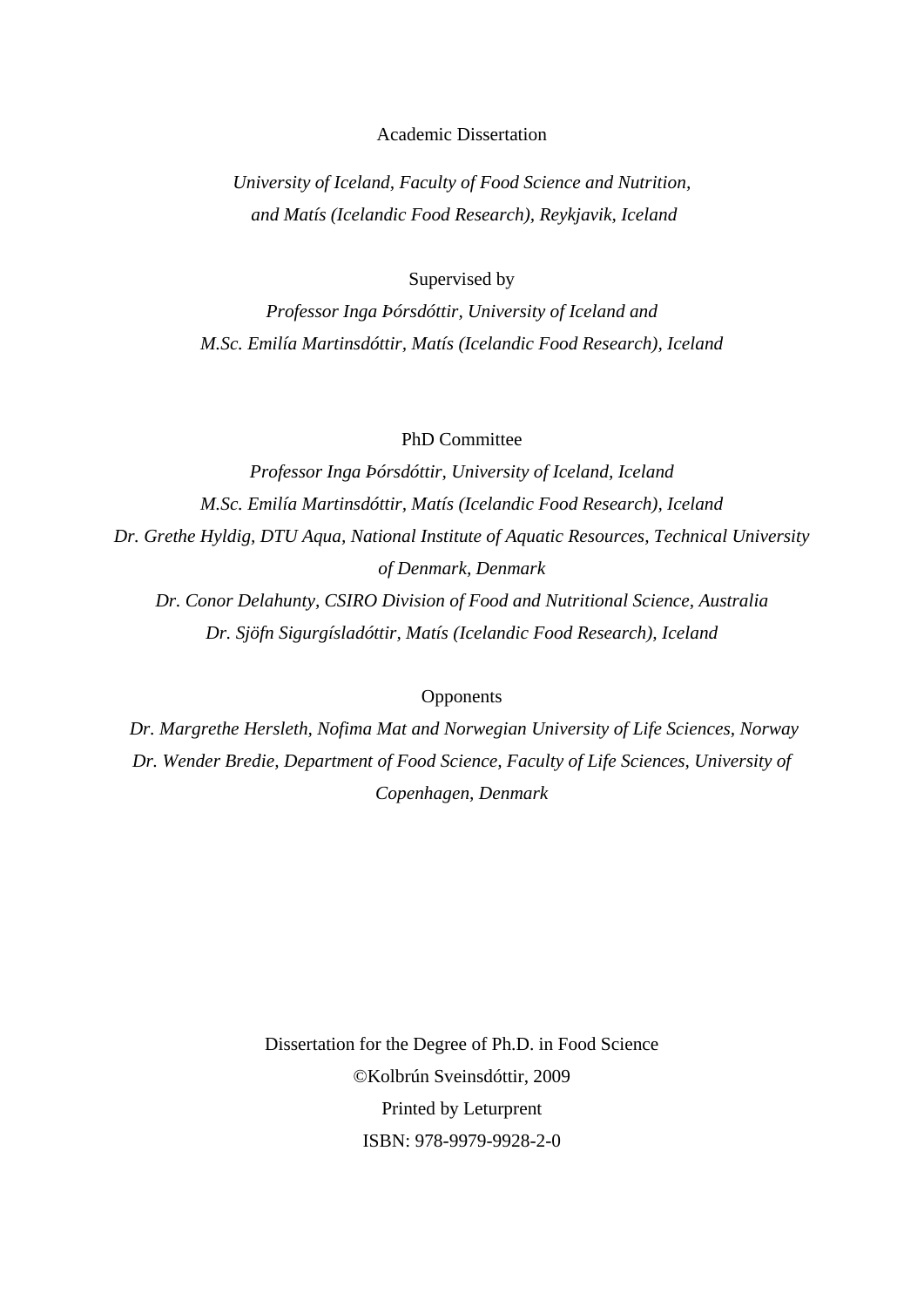### **ABSTRACT**

Health benefits of fish consumption are well known. In spite of this, fish consumption in many European countries is below recommendations provided by public health organisations. Sensory quality has a strong influence on consumers buying intention. Consumers have different experiences and liking of seafood, and their choices may depend on various factors related to their attitudes, habits and demographics. The aim of this project was to define sensory attributes of different products of cod, and study the process of analysing and interpreting sensory results. Further, the aim was to study consumer liking of different types of cod products related to sensory characteristics and in terms of consumer attitudes, demographics and test settings.

The studies performed within this thesis provided detailed information about the sensory characteristics of different cod products. The Quality Index Method (QIM) developed to evaluate freshness of raw cod fillets described sensory attributes at different stages of freshness and could be applied to estimate the freshness quality. Sensory evaluation of different cod products demonstrated how different treatments prior to catch/slaughter, storage method and storage time affected the sensory characteristics. The sensory schemes can be used as a basis in e.g. storage studies, product development or as a basis for sensory methods for the fish industry in quality control. The detailed sensory description of the products may also be used in marketing and to teach people, consumers and staff in quality control to evaluate the sensory quality of cod. In the analysis of sensory data the program PanelCheck proved to be a user friendly tool to study results of short term projects but signal to noise analysis was preferable to study results of extensive datasets. Consumer test results depended upon the test setting. Consumers tasting cod in a controlled setting gave lower overall liking scores as compared to consumers tasting cod in a more natural setting. This comparison of different test settings may guide in decision making when planning consumer testing of fresh fish products. Consumers liking differed between countries, but segments of consumers with even greater liking differences were found within each country. The segments were also different with regard to fish consumption frequency and attitudes. Relating the consumer liking to the sensory characteristics of the cod products showed which sensory characteristics were preferred by each segment. This link between sensory characteristics, consumer liking, attitudes and habits will provide important information for marketing of seafood and for authorities intending to increase fish consumption.

*Keywords:* cod products, sensory evaluation, data analysis, consumer tests, fish consumption